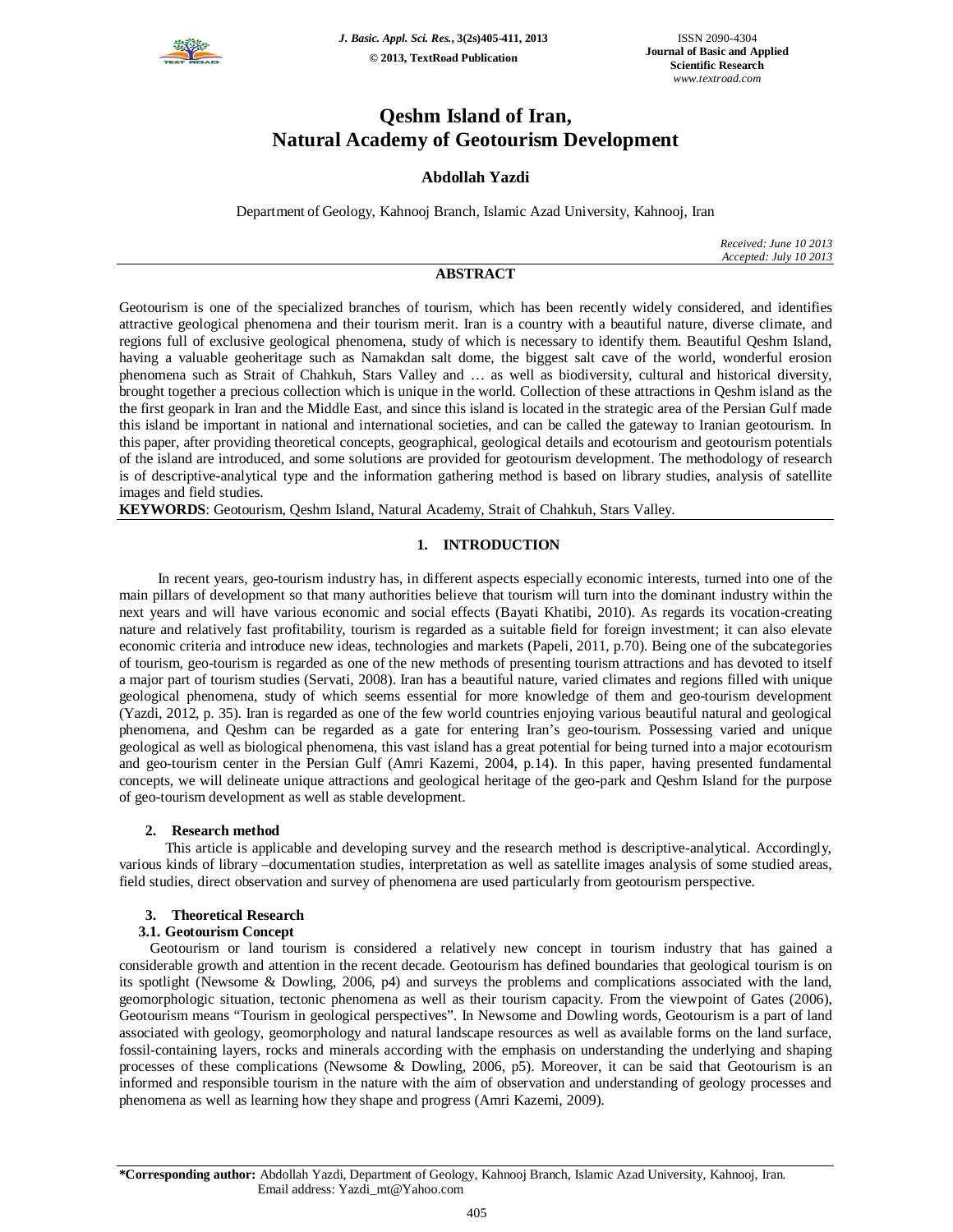# **3.2. Relation of Geotourism and Ecotourism**

Some consider the professional branches of Geotourism as one of the Ecotourism sub-branches but from the viewpoint of the writer, these two kinds of tourism are based on the nature and are parallel not subset. If we divide the nature to two sections of animate and inanimate, Ecotourism includes the study of animate nature and its attractions and Geotourism studies inanimate nature and its attractions. Therefore, tourism can be divided to two sub-branches of Geotourism and Ecotourism. According to the above matters, it is determined that these two kinds of tourism are a set of tourism that is dependent to the nature which are not sub-branch of each other. The main difference of these is that Ecotourism is focused on the living organisms and plant and animal living environment. But Geotourism mostly involved with geomorphology and geology phenomena and indeed the inanimate nature and its evolution.

# **3.3. Concept of Geosite**

Geosite is a place with rare forms and attractive processes of geology and geomorphology. This is while the tourism infrastructures such as accommodation, access roads to Geosites, and the related management to that attraction and so on are considered for that area.

 Geosites are mainly divided to two groups: those that outcrop as natural or synthetic forms of special geology and geomorphology within the open boundaries limitations (Hose, 2006) and the other is Geotourism access centers in confined spaces like Earth Sciences Museum and etc. The other term that is equivalent to Geosite is German word of Geotope (Sturm, 1994).

# **3.4. Concept of Geopark**

Geopark means Geology Park in word and it is said to a geographical area with determined borders in concept that has one or more special or unique geology phenomena as well as significant natural and cultural attractions in the available area. This set should affect the economic development of the region and has special protective measures and programs as well as complied management plans (Amri Kazemi, 2006). Also, in the range of Geopark, we can find a group of Geosites.

Geoparks are a part of universal net and can have an important role in the country's economy and have a vast effect on sustainable development with tourism boom especially Geotourism. Therefore, each country or area that has ancient history and attractions as well as geology effects, will has a suitable potential in development of this industry.

# **3.5. Geosites, Geoparks and Sustainable Development**

Universal commission of environment and development was held in 2009 in the conference of "Our Common Future" and defined sustainable development as: a development that meets the needs of the current generation with no harm to the need of the next generations (Khosh Raftar, 2012, p21). Sustainable development is a new era that pays attention to politic, culture, economy and business simultaneously (Bahram Zade, 2003) and stresses on economic, commercial and industrial boom.

Sustainable development is one of the important requirements that have a main role in tourism programming. According to a Declaration of WTO, this growing industry has gained the third rank in 2000 international trade (Yavari, 2011). Therefore, countries that have various geomorphological and ecology affects and do the necessary affairs for universal record of their potential Geosites and Geoparks in the universal heritage list of Geoparks, can be more successful in attraction of tourist as well as its economic returns.

### **3.6. Types of Geological Phenomena Considered as to Geotourism**

Geo-sites or geological phenomena can be classified into three types as regards their importance and value: regional geo-sites, national geo-sites and international geo-sites. Regional geo-sites are those phenomena for which there are similar samples in other parts of the country and are not unique. National geo-sites are those sites for which there are no other similar samples and are nationally unique. Also, international geo-sites are considered as the best types of genotypes and as one of the few phenomena of this type in the world as well. They have the chance of being included in the list of UNESCO geo-parks, leading to the international development of tourism and attracting foreign currencies for the related country.

### **4. Discussion**

Nowadays, geo-tourism presents to the visitors some information beyond geological beautiful attractions and has direct and important effects on elevating cultural, social and economic status, also on creating vocations for the regions in the vicinity of geo-site sand geo-parks and on state's tourism incomes. Geo-parks attract visitors and lead to the development of local economies and creation of new vocations (Zun and Milay, 2002). Hence, Qeshm Island is studied for possessing the first geo-park of the Middle East as well as various historical, cultural and ecological specialties. Especially, as a result of the necessity of meeting special standards required for geo-parks and also gathering a large variety of geological attractions and the likes, in this Island, it is considered as a natural school for developing geotourism.

#### **5. Qeshm Island Location**

Being like a dolphin in form, Qeshm is the biggest Persian Gulf Island located parallel to Iran's southern coasts, in Hormoz Strait, between the latitudes of '32.°26 and '59.°26 north and also longitudes of '15.°55 and '17.°56 east, with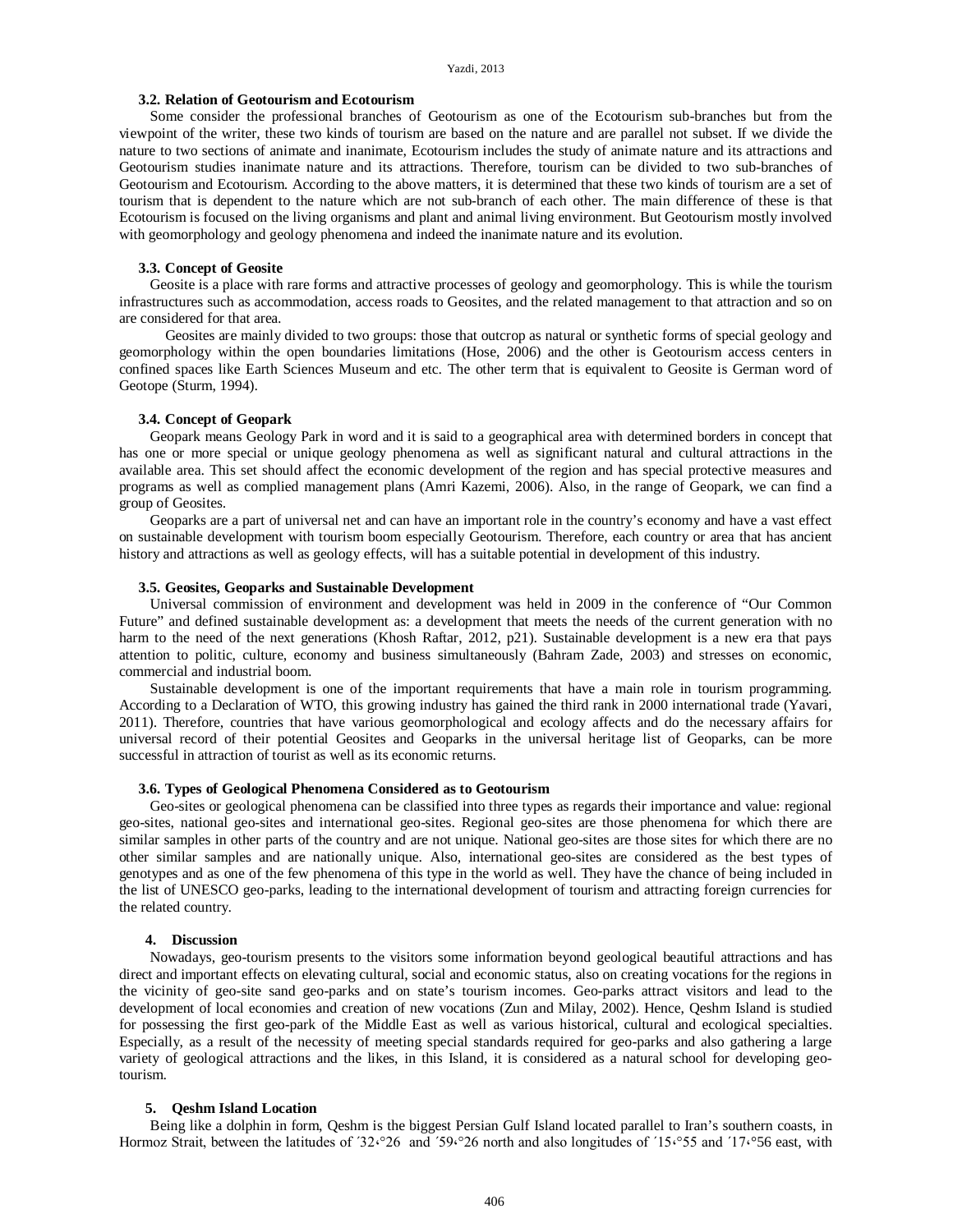an area of about 1600 square kilometers. Being unique in its type, this Island contains a series of geological, ecological, historical, cultural and natural attractions as well as the first Middle East geo-park. Qeshm geo-park was introduced in 2003 and 2004 and was considered as the UNESCO's global network geo-parks, as of March, 2006. This Island is 130 kilometers long, with the average and maximum widths of 10 kilometers and 30 kilometers respectively. The highest point of this Island is located on the salty dome of Namakdan, being 400 meters high. From among those Islands bordering Qeshm, one can refer to Hormoz, Hengam, Lark and small Islands of Naz (Fig.1).



**Figure1.** Qeshm Island status in Iran and Geosites of this Island, using Satellite images of Landsat- 5

# **6. Geology and Stratigraphy of Qeshm Island**

Based on the tectonic and sedimentological signs, Qeshm can be considered as the southern part of the Zagros Mountains. Form similarities and the alignment of Qeshm's large anticlines with Zagros anticlines bear witness to this claim. Effects of the salty dome of Namakdan on the western part of Island are quite clear and have caused some morphological and tectonic changes to this part of the Island (Amri Kazemi, 2004, p.19). The oldest formation one can see in the Island is related to the Hormoz series, having been resulted by the function of salty dome of Namakdan; yet, it is not considered as one of the main formations of the Island, but it is carried up by the pressure forces of the salt (diapirism). Its average age is estimated to date back to the middle Cambrian.

 Other main formations of this Island include: Mishan formation dating back to the late Miocene, Aghajari formation dating back to the late Pliocene, Qeshm lime dating back to 25 to 30 thousand years ago, Dulab conglomerate dating back to the early Holocene, Suza sandstone dating back to 4 to 5 thousand years ago and the late Holocene sediments (Samadian, 1990).

#### **7. Characteristics of Qeshm GeoPark**

Apart from Namakdan salt cave, being the largest one among the world caves of its type, there are other attractions found individually in this Island such as erosion phenomena, Hara forest, salty dome, etc. that are found in other regions of the world and Iran. What turns Qeshm into an exception and registers it in the list of other world's geo-parks, is the presence of a series of such phenomena in one Island; what seen less in other parts of the world. Valuable Qeshm attractions are to be categorized as follow: natural and ecological attractions, geological attractions, common geologicalecological attractions and historical-cultural attractions (Amri Kazemi, 2012, p. 54).

### **7.1. Qeshm Natural and Ecological Attractions**

Qeshm Island is a collection of a variety of animals, birds, reptiles and marine lives. From among nearly 70 types of birds living there either aboriginal or as migrants, one can refer to cranes, pelicans and white hawks. From among the mammals, one can allude to gazelles and foxes. Also, there are 50 species of bivalve mollusks, Gastropods, Cephalopods, Echinodermata, crabs, corals, various types of shrimps, jellyfish, etc. in the coasts and waters of Qeshm. Presence of a kind of fish named Gel Khorak (Mud Skipper) in Hara forests has increased the animal attractions of the Island. There is a great variety of the fish types in the waters surrounding the Island and various types of fish of commercial and beauty uses, sharks, grey dolphins and a type of whale, 12 meters long, are seen. Also two rare species of sea tortoises (eagle tortoise and green tortoise) lay eggs in the vicinity of Namakdan Mountain (Amri Kazemi, 2004).

Most of the notable attractions and phenomena in Qeshm Island are created under the effects of the erosion caused by winds, rains, sea waves, humidity, etc. Abundance of loose layers and sections made of marl and silt being alternated with harder layers and affected by erosion, have created very beautiful forms to which we will refer below:

*7.2.1. Chahkuh Strait:* This strait is located 84 kilometers away from the west of City Qeshm, in the vicinity of Chahu village and has 2 valleys one stretched from the north to the south and the other, from the east to the west. Walls of this strait are made of an alternation of silt, lime, calcareous sandstone and red marl. Under the effects of water erosion in a karst environment, in this region, there are some beautiful groove-like forms as well as spherical, spoon-like and lentiform holes produced, exhibiting a scenic and wonderful morphology (Fig. 2&3). The entrance to this valley is uformed, being gradually narrower at the end and getting similar to the letter "V". Some ancient wells have been dug at the beginning of the valley by the aboriginals of the region, for reserving potable water (Fig. 4).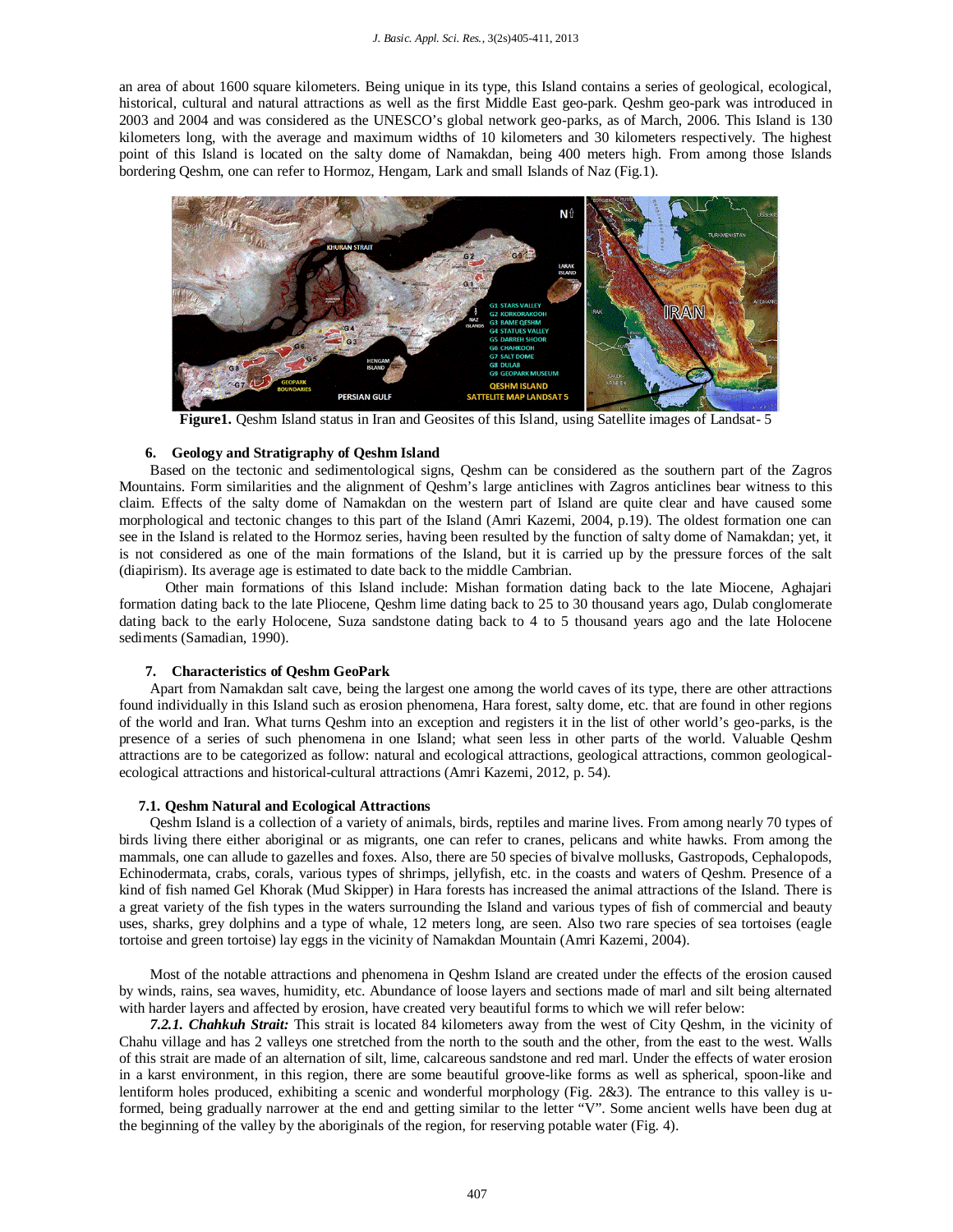

**Figure 2.** Scenic shapes caused by erosion, in Chahkuh strait (northern-eastern valley).



**Figure 3.** Beautiful shapes caused by erosion, in easternwestern strait of Chahkuh.



**Figure 4.** Entrance to Chahkuh strait and wells for reserving potable water.

*7.2.2. Tang-e Ali Strait:* Geosite of Tang Ali Strait, with a northern-southern direction, is located at the west of the Island and South of the Eastern Chahu village. Northern entrance to this strait is located in the vicinity of Eastern Chahu village and its southern end part ends to the salty dome. Walls of this strait are made of an alternation of clay, marl and calcareous sandstone. As a result of flood water and water dissolution and erosion, some beautiful scenes are created in the forms of small and large parallel grooves, and crescent-like, spoon-like, spherical and blade-like forms, in looser layers and parts of clay and marls (Fig. 5). In the walls of this valley, there are many cracks seen that might be caused the bordering salty dome. The entrance to this strait is wide and its end is narrow, beautiful and exciting.

 *7.2.3. Stars Valley:* Stars valley is located 5 kilometers away from southern coasts of the Island, north of Village Berke Khalaf. This region includes some most beautiful geo-morphological forms and terrains created under the effects of severe erosion caused by surface waters and seasonal showers in alluvial lynchets. These conditions have led to the producing of significant masses in the forms of strip walls, sharp cones, columns and blades (Fig. 6). The abovementioned terrains are mainly made of sandstones, loose calcareous cement and a high percentage of fossil shells.



**Figure 5.** Beautiful scenes of erosion in Tang Ali Strait.

**Figure 6.** Wonderful shapes and masses caused by water erosion in the geosite of stars valley.

*7.2.4. Namakdan Salt Dome:* The reason for the creation of salt domes, such as Namakdan salt dome, is noteworthy. In the regions where some thick layers of salt are placed underground, if there are some weaknesses in the upper layers including thinness, cracks, faults, etc., a heavy mass of salt, being lighter and more flexible, uses this condition and moves up. It then surfaces the earth, lifts all of its layers and leads to some major changes in the structure forms of the region (Fig. 7). In 1988, Reiss et al. carried out some studies for assessing the uplift rate of alluvial lynchets in Qeshm Island. Their studies showed an annual rate of 2/0 millimeter. This rate has been higher around the salt dome of Namakdan, having reached an annual sum of 6 millimeters (Amri Kazemi, 2009, p.22). This dome is located to the south of the Island.

 *7.2.5. Namakdan salt cave:* This salt dome contains some salt caves, namely the longest world's cave being more than 6 kilometers long. At the entrance of the cave, a basin is located, 20 meters long, whose water volume depends on precipitation. The cave walls are formed of colorful salt strips and ferrous ores of hematite and oligist, giving it a special beauty (Fig. 8). Also Stalagmite, Stalactite and crystallized salts, present in the cave, have added to its beauties (Fig. 9).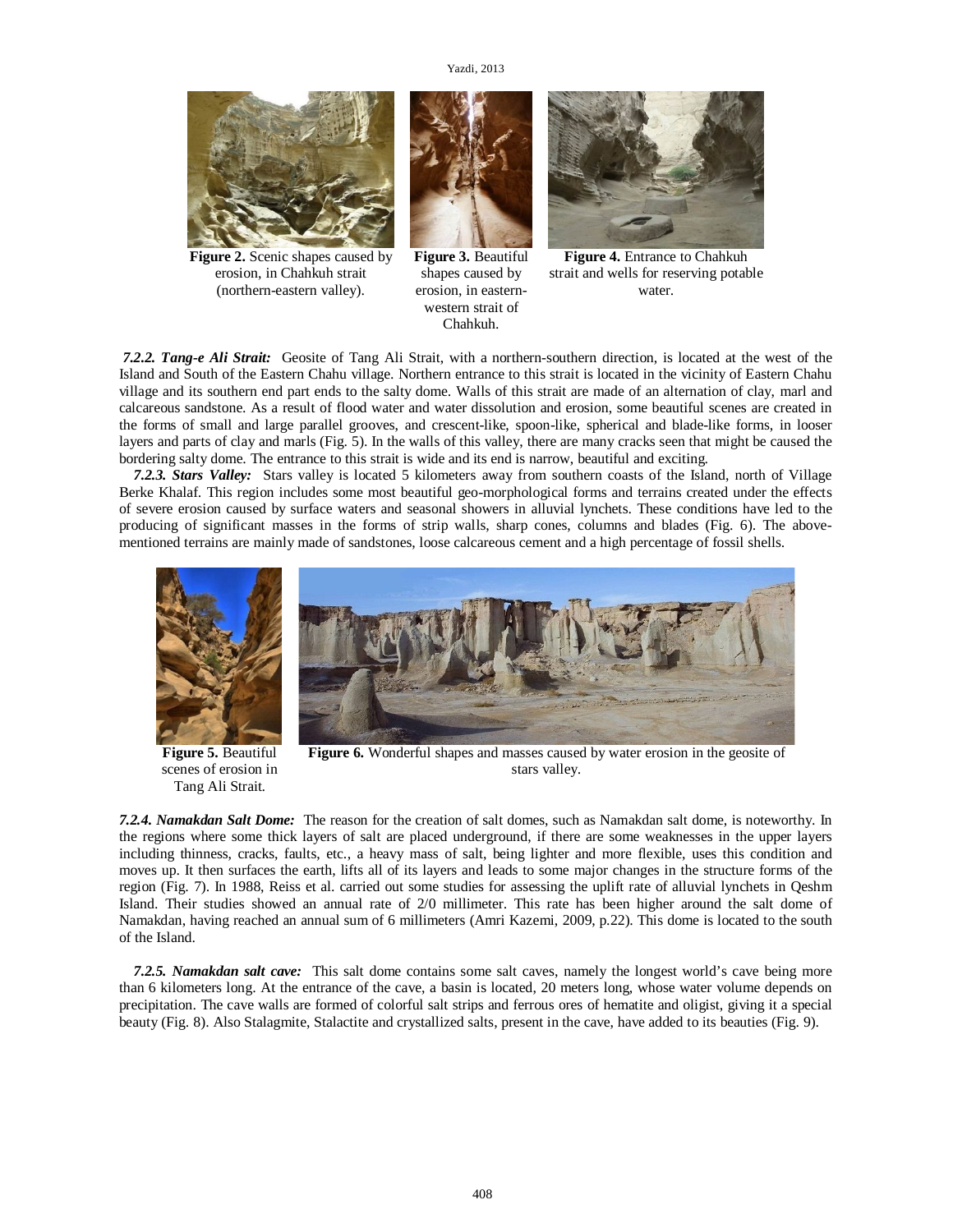

**Figure 7.** Stages of the formation of Namakdan salt dome.



**Figure 8.** Colorful salt strips, hematite and oligist in Namakdan cave.



**Figure 9.** Beautiful salt Stalactites in Namakdan cave.

 *7.2.6. Salt spring:* As a result of the penetration of precipitation water into the cracks and crevices of the salt dome and high dissolution rate of salts and other dissoluble substances into the penetrated waters, and finally the outflow of supersaturated water from other points in the form of springs, a large part of these salts settle in the beautiful cauliflowerlike, kidney-like and blade-like salts forms to the edges of these springs. Then, red hematite compounds settle on the beds of the brooks and exhibit quite exciting scenes (Fig. 10).

 *7.2.7. Bame Qeshm (Qeshm's roof):* Bame Qeshm heights are situated in the western part of the island, between Bandar Salakh village and Tabl village. As it is the widest height of the island and above which the unique surrounding perspective can be seen, it is named Bame Qeshm (Fig.11). Its high parts consist of hard limestone containing a plenty of shells and its slopes are formed of loose eroded sandstones, marl and silt. Hara forest, Persian Gulf coasts and eroded novel perspectives to the south, called Tandis,ha valley (literally meaning statutes valley), are from among the noteworthy attractions of Qeshm Geo-park. In this region, erosion has carved some scenic statutes out the stones, producing a beautiful perspective in the region (Fig. 12).



**Figure 10.** Beautiful display of hematite and salt deposits of salt spring near the salt dome



**Figure 11.** Landscape of Bame Qeshm, highest part of the island



**Figure 12.** A sample of beautiful statues as a result of erosion in statues' valley

*7.2.8. Kaseh Salakh (Salakh bowl):* At the southern coast of the island, an area known as Barahut is placed with approximate length of 7kilometers and width of 5kilometers with no plants while small and large conical hills with beautiful attrition forms are placed there (fig. 13). In Kargah area that is placed around Salakh gas field and Salakh anticline core, a boiling spring (artesian) with relatively warm water has been seen that has a combination of salt, sulfur and H2S gas with unpleasant smell.

 *7.2.9. Doolab:* It is a vast area of alluvial origin as river residents and fan alluvial while its sediments in Qeshm Island can be observed only on Basaeid and Salakh anticline confluence that is started from 1 kilometer of the north of Namakdan salt dome and continued to the north. Doolab conglomerate formation is considered as a part of this region. Some seasonal rivers are available in this area that is created by marl layers and sand marl and sometimes their depth reach to 10 meters.

 *7.2.10. Koorkoora Kooh:* in the northern part of Qeshm Island, another Geosite is available with the name of Koorkoora Kooh that is located besides Giyahdan village. This region mainly consists of marl. Therefore it is affected by erosion caused by floods and rains and created beautiful forms in the valleys of this region (figure 14).

# **7.2. Common Attractions of Biological Geology**

Hara forest and coral colonies are some attractions that are placed in this group.

 *7.3.1. Hara marine forests:* it is created around 200 square kilometers in Tange Khoran region, between the north of Qeshm Island and Khamir port (picture 15). Mangrove species are trees in sizes 3 to 6 meters that its scientific name is attributed to Iranian scientist, Abu Ali Sina as Avicenennia Marina. These trees are salty and their main part downs in the water when sea is in high water form. The leaves of this tree absorb the sweet part of the sea's water and extract its salt. Because mangrove forest has suitable ecological condition, it is always considered as a safe habitat for variety of tropical birds, mollusks, crustaceans and fishes while its detailed study should be done later.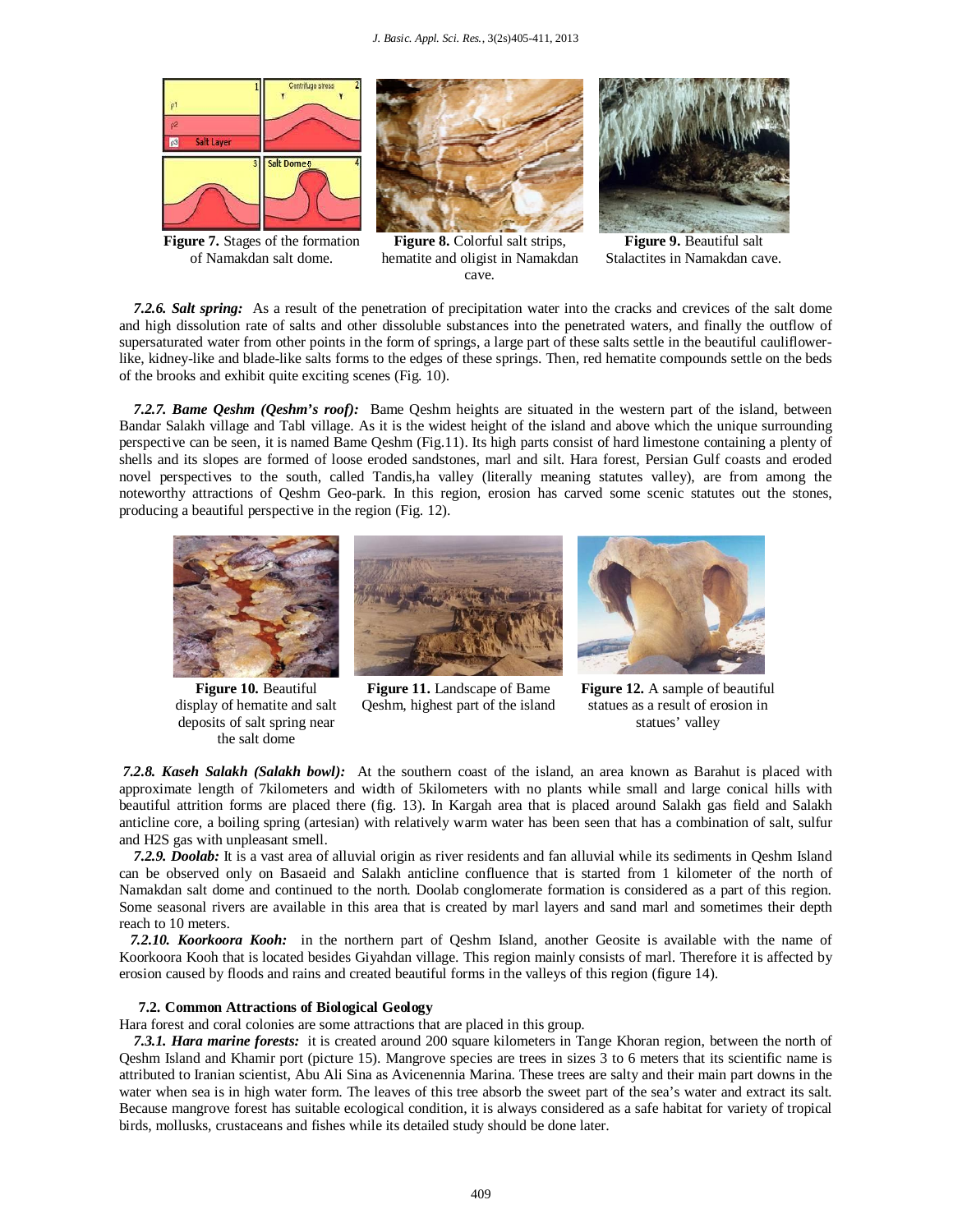# Yazdi, 2013



**Figure 13.** Salakh bowl region in Qeshm island.

**Figure 14.** Morphology of marl Geosite in Koorkoora Mountain.

**Figure 15.** A part of Hara beautiful forests in Qeshm island.

 *7.3.2. Coral colonies:* Coral colonies have been seen in Shib Deraz region, located in the south central part of island and also in the waters of south and southwest that has diversity of species and beautiful colors. These colonies influence on the situation of surrounding area's water that creates a small ecosystem that is effective in the life of many organisms and attract the attention of a lot of researchers (Amri Kazemi, 2012, p 56).

### **7.3. Cultural and Historical Attractions**

 Qeshm Island has several monuments such as Khoorbas cave, Tala wells, Portuguese fortress, historical cemeteries and etc.

 *7.4.1. Khoorbas cave:* at 12 kilometers of Qeshm city, in the side of south road, Khoorbas caves are located within a clay-marl valley which overlooks the sea and Mian Kase weald. According to the material of the cave walls that are mainly from loose rock (marl and silt), it seems that these holes and caves are firstly created by erosion and later expanded by natives and made larger (fig. 16).

 *7.4.2. Tala (Tal water) wells:* at 30 kilometers from the north of Qeshm international airport, in the entrance of Loft village near Naderi castle, several water well's rings has been seen in the crater of hillside that were drilled via the region's natives in Achemenid and Zoroaster era in schist ricks of this region for saving the rain's water. Since the foundation of stone in this area is from plaster layers that cover the bottom of these wells, water remains cool in them for a long time. It has been said that the number of these wells were drilled 366 rings as the number of leap year but some were out of worked and some still remain (fig. 17).



**Figure 16.** Span of Khoorbas ancient caves in Qeshm island.

**Figure 17.** Tal water (Tala) ancient wells for saving drinking water.

 Some of other momentums are Pey Posht bridge (Sassanian), Goran bridge (Achemenid), Portuguese fortress, Naderi castle, Venus temple and etc.

#### **8. Conclusion**

All of the mentioned discussions in theories and findings of the research suggests that Geopark and Qeshm Island has a high potential and capacity for developing Geotourism according to the universal importance of Geotourism. Diversity of attractions, landscapes and geology natural heritage like erosion phenomenon in Geosites of ChahKooh strait, Star valley, Tang Ali Strait and…, Hara forests, Namakdan salt dome as the largest salt cave of the world as well as cultural and historical attractions like Khoorbas cave and Tala wells and other ancient, tourism, pilgrimage attractions and low diversity of bio such as birds, fishes, animals and reptiles makes a unique set in the world. Maybe each of these matters in different places of the country and world found lonely but a set of these attractions in an island is unique and is considered as a strong potential for making this region to one of world Ecotourism and Geotourism poles and an original environment for research of different natural sciences to step ahead according to stronger foundation resulted from scientific researches' findings towards Geotourism scientific development in this region besides tourism discussion, transfer of scientific concepts of phenomenon and Geosites to visitors. In such a situation, Geoconservation (protection of geological phenomenon) via tourism are well done and besides economic development gained by nature-tourism find its real meaning. In the regards, Qeshm Geopark and island can be a natural school for achieving the above aims and an environment for implementing them as well as direct effect in economic sustainable development of the region and country.